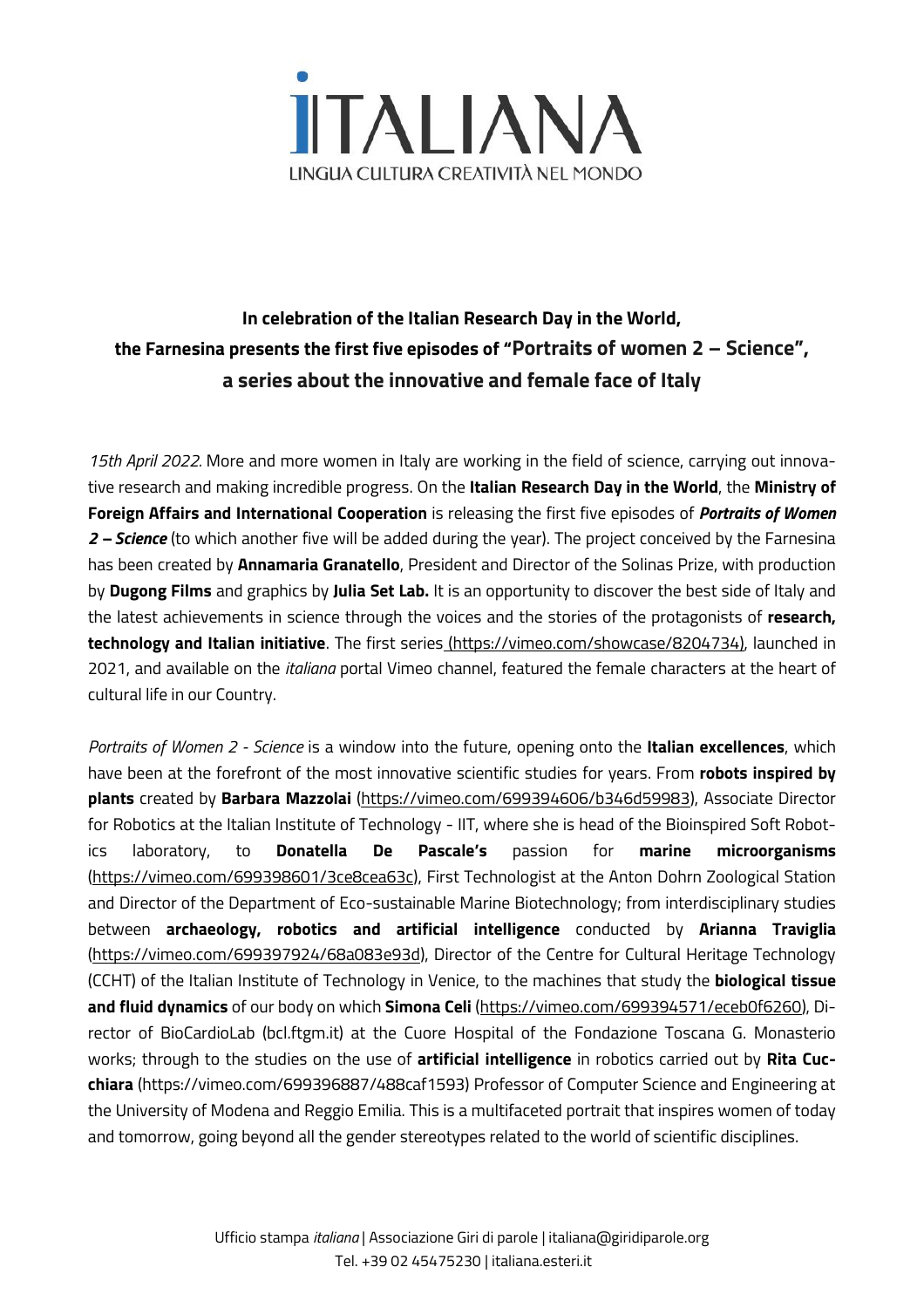

#### **The five scientists protagonists of** *Portraits of Women 2 – Science*

**Simona Celi,** graduate and Doctor of Mechanical Engineering at the University of Pisa. Since her graduation, she has been involved in the characterisation of the cardiovascular system tissues and of fluid dynamics, integrating numerical modelling and experimental methods. In 2008 she founded the BioCardio-Lab (bcl.ftgm.it) research laboratory at the Cuore Hospital of the Fondazione Toscana G. Monasterio. After a post-doctorate period at Yale University, she returned to Italy and since 2015 she has been managing the BioCardioLab, coordinating its activities and the research group. She also participates and coordinates numerous national and European projects in the field of medicine and bioengineering. Since 2017 she is a member of the executive board of the Italian Chapter of the European Society of Biomechanics and is a lecturer at the Faculty of Engineering of the University of Pisa. Since 2022 she has been a member of the scientific committee of the GISE Foundation for research and innovation in cardiology.

Since 2005, **Rita Cucchiara** has been a Professor of Computer Science and Engineering at the University of Modena and Reggio Emilia. She is Director of the AIRI, Interdepartmental Research and Innovation Centre for Artificial Interdepartmental Intelligence and Scientific Coordinator of AImageLab, a Research Laboratory in Computer Vision, Machine/Deep Learning, Artificial Intelligence and Multimedia of the Department of Engineering "Enzo Ferrari". She is also Scientific Director of the "AI Academy" of Modena, an initiative co-funded by the Emilia Romagna Region for research in Artificial Intelligence and technological innovation in local industries. Her field of research is mainly Artificial Vision and Deep Learning, with over 350 publications on the subject. Rita Cucchiara holds a degree in Electronics (1989) and a PhD in Computer Engineering (1993), both from the University of Bologna.

Since 2019, **Donatella De Pascale** has been Lead Technologist at the Anton Dohrn Zoological Station and Director of the Department of Sustainable Marine Biotechnology. She has participated in numerous European and national projects as a partner and as a Coordinator. Her research mainly focuses on the isolation and characterisation of natural marine products. She has published about 80 articles in international journals. Since 2013, she has been an Independent Evaluator for the European Commission and is part of several international networks and organisations focused on the sustainable exploitation of marine resources for biotechnological applications. For 11 years she was a researcher at the Institute of Biochemistry of Proteins, CNR of Naples. She graduated in Biological Sciences from the University of Naples in 1992 and obtained a PhD in Biotechnology in 2000.

**Barbara Mazzolai** is Associate Director for Robotics at the Italian Institute of Technology - IIT where she is responsible for the Bioinspired Soft Robotics laboratory. She has a degree in Biological Sciences and a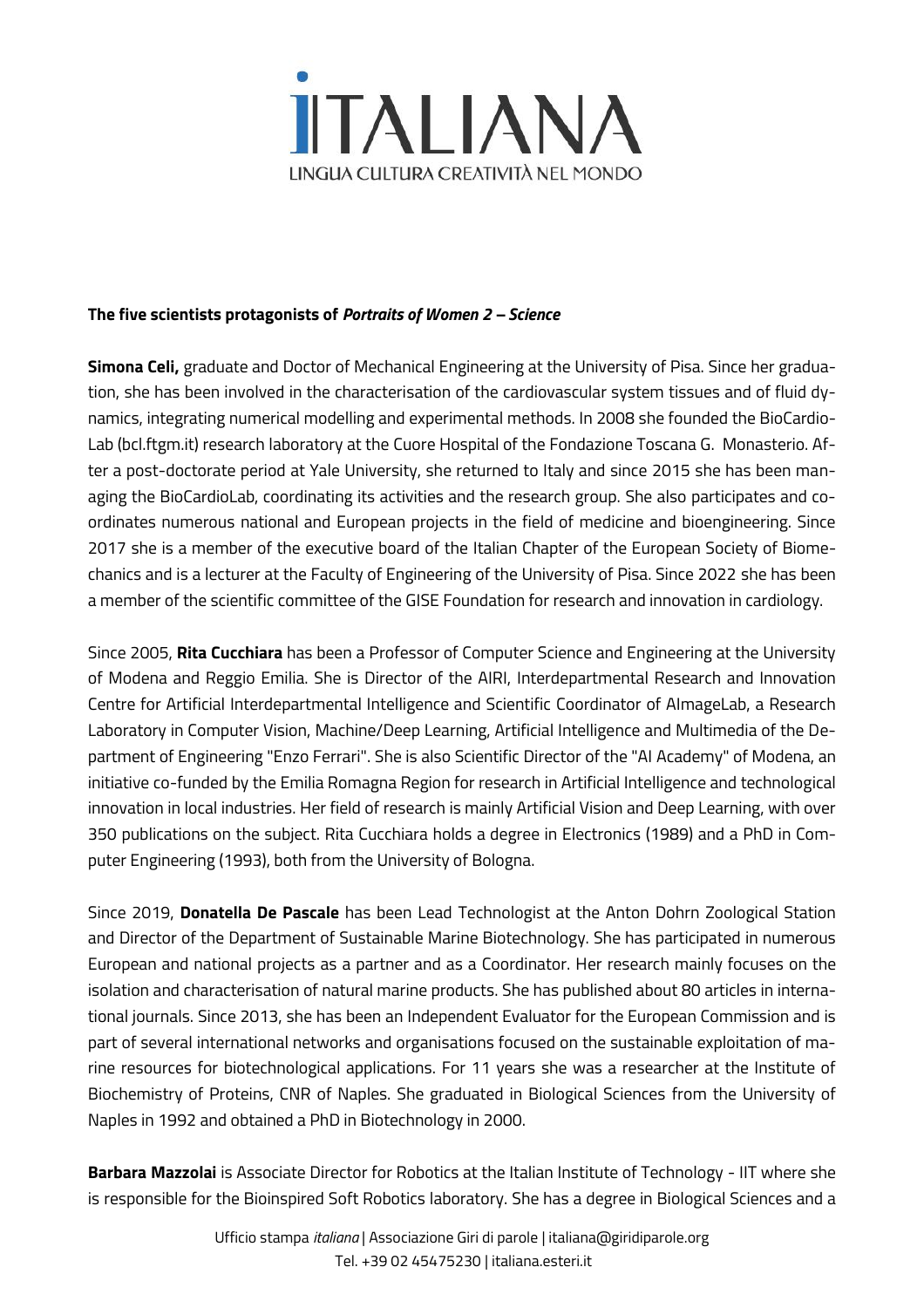

PhD in Microsystems Engineering, and she is a pioneer in the interdisciplinary study of plants and their reproduction behaviour in technological applications. Mazzolai deals with soft robotics inspired by nature. She is responsible for innovative and ambitious research projects, such as the European Plantoid, GrowBot, I-Seed and the last I-Wood with which she won the prestigious funds awarded by the European Research Council - ERC in 2020.

**Arianna Traviglia** heads the Centre for Cultural Heritage Technology (CCHT) of the Italian Institute of Technology in Venice. A researcher at the University of Sydney and Macquarie University (Sydney) from 2006 to 2015, she was also a lecturer in Computer Applications for Archaeological Management and Digital Humanities at Ca' Foscari University, Venice from 2003 to 2019. She has been and is currently Principal Investigator of several projects funded by the European Commission and other international bodies related to the use of technology for cultural heritage. She works as a consultant to the Council of Europe in the field of digital technologies and artificial intelligence for the protection of archaeological heritage. She is part of the Executive Steering Committee of the Computer Applications in Archaeology (CAA) Association and serves as the coordinator of the CDP Foundation's technical-scientific committee.

**Italiana** (italiana.esteri.it) is the Ministry of Foreign Affairs and International Cooperation portal dedicated to the promotion of Italian culture, creativity and language. Created to present a new portrayal of our Country abroad, the portal looks at all the different aspects of culture (music, literature, theatre, dance, cinema, visual and performance arts, comics, digital art, design, architecture, history, archaeology, enogastronomy…). The website brings together audio-video productions, in-depth analyses, interviews, competition announcements, opportunities and much more. Updates are also shared via italiana's social media pages and its **monthly newsletter**.

**\***

#### **http://italiana.esteri.it**

Click here to subscribe to italiana's newsletter

### **Instagram (@italymfa)**

[instagram.com/italymfa/](https://www.instagram.com/italymfa/)

**Facebook (@italyMFA.it)**

[facebook.com/ItalyMFA.it](https://www.facebook.com/ItalyMFA.it)

Ufficio stampa *italiana* | Associazione Giri di parole | italiana@giridiparole.org Tel. +39 02 45475230 | italiana.esteri.it